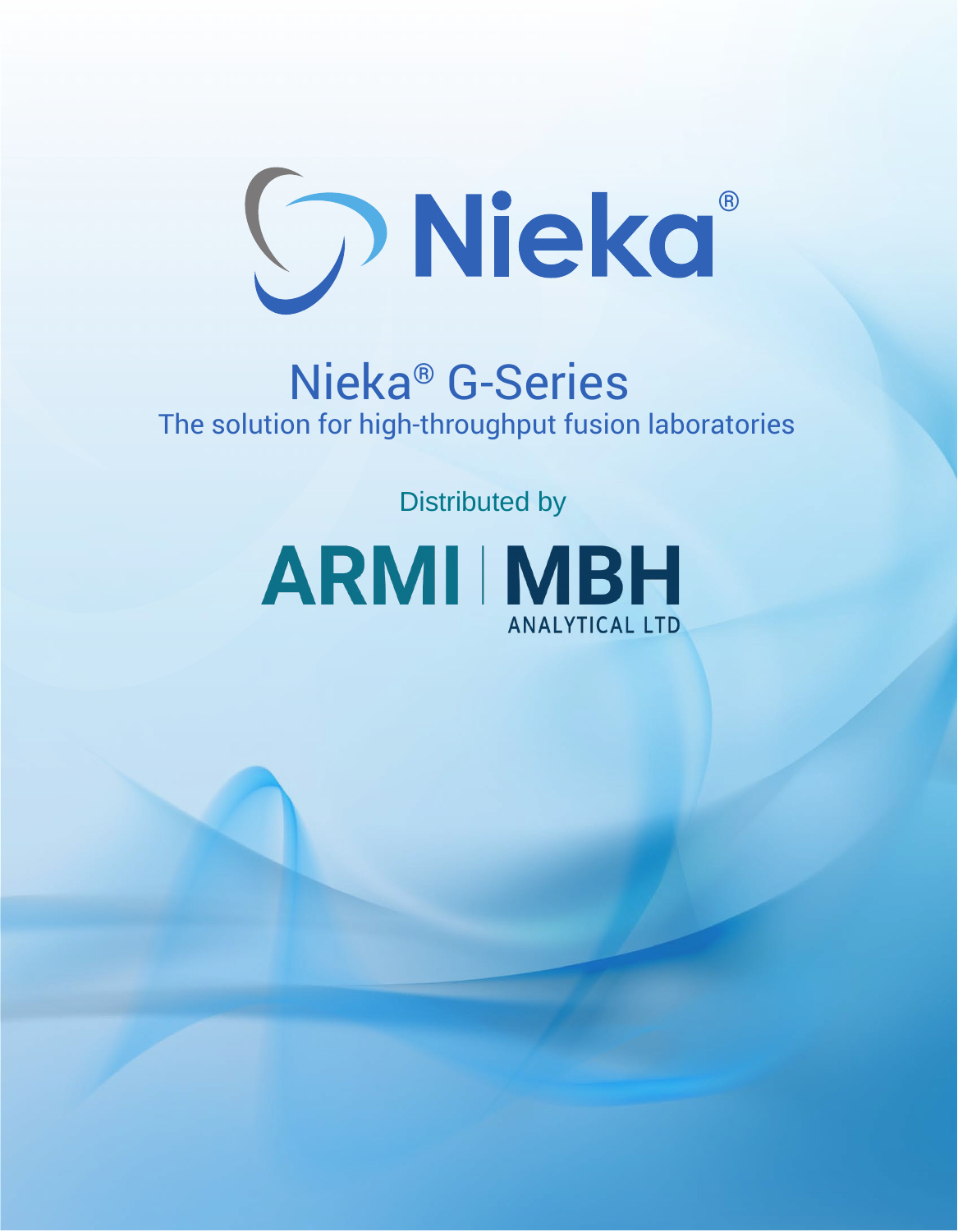## **PERFECT FUSION EQUALS PREMIUM RESULTS**

### **A superior control of the fusion process is the starting point of f irst-class analytical results**



**AT NIEKA®**, we used our strong experience from the fusion industry and forged an instrument that is the perfect fit for the most demanding highthroughput fusion laboratories. Downtime is your enemy and using the best tool is your only way to remain on top and deliver results on time.

For the last years, we spent thousands of hours creating just what you need: a high-throughput instrument that creates perfectly homogenous samples for analysis with no surprise. Thanks to the Nieka® exclusive monitoring features, you avoid the unpredictable, even if you are off-site.

For the first time in a gas fluxer, the G-Series offers a reliable temperature monitoring of the fusion process (*patent pending*). Nothing has been left aside, from perfect monitoring to perfect fusion: this will lead you to premium analytical results.

## **FEATURES**

#### **HIGH PRODUCTIVITY:**

Produces 4 to 8 glass disks or solutions per cycle (up to 48 samples per hour).

#### **AUTOMATED OPERATION:**

Multilingual touchscreen controller with easy to access controls, import and export fusion method from USB or network, easy to follow fusion program execution through the instrument's display or PC. All fusion parameters can be fully customized for optimal sample preparation.

#### **MONITORING:**

Temperature monitoring of the fusion process (*patent pending*), real-time monitoring through the Nieka® data management system.

#### **EFFICIENCY AND REPEATABILITY:**

Proprietary heating chambers (*patent pending*) allow a high thermal efficiency and higher fusion temperatures for difficult samples. Each chamber is well separated from the surroundings, allowing a perfect repeatability.

#### **EASY INSTALLATION:**

Only a low-pressure gas line and a standard electrical outlet are required. The G-Series runs on propane, any other liquid petroleum gas (LPG) or natural gas. No compressed air or oxygen is required.

#### **OPTIONS:**

The G-Series fluxers are available in 2 versions: 4 and 8 positions. Each unit can be delivered to make glass disks or solutions only or both (hybrid).

#### **SAFETY:**

Integrated locking safety door, real-time flame monitoring and automatic shut-off features, regulatory shutdown button.

#### **CONNECTIVITY:**

USB ports, TCP/IP Ethernet port.

#### **REQUIREMENTS:**

100-240V (50/60Hz) electrical supply, propane/ LPG (37 mbar - 0.5psi) or natural gas (20 mbar - 0.3 psi) line.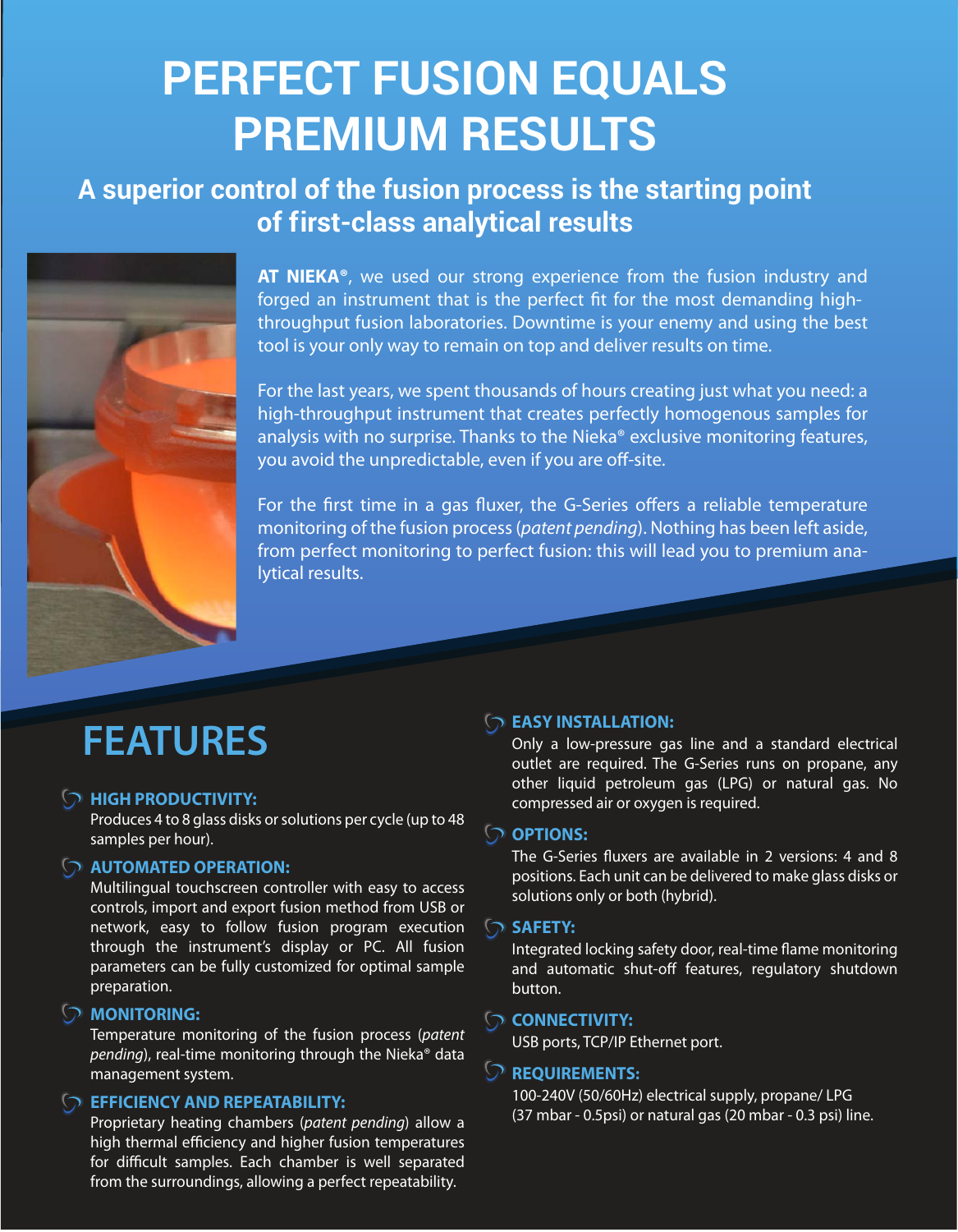## **O** Nieka

#### **Built-in safety cabinet**

You can see the entire fusion process and a locked door, that opens only when the cooling step is over, protects you. From the real-time flame monitoring to ultimate user safety, nothing has been left aside to provide you with the safest operation.

#### **Sturdy mechanical systems**

Nothing lasts forever but we're getting pretty close with the G-Series: every component is oversized and built to outlast anything else in the industry.

#### **Fusion temperature measurement**

Our proprietary fusion enclosure allows the instrument to run on low energy while achieving the required high fusion temperature for difficult samples. For the first time on a gas fluxer, the G-Series reports an accurate temperature measurement of the fusion process (*patent pending*).

#### **Huge built-in touchscreen**

Use the built-in touchscreen display to edit your methods easily and follow the fusion process in real-time.



#### **Connectivity**

USB or Internet, your fusion recipe can be uploaded to your instrument in a breeze. Manage your methods using our customized computer and tablet interface.

#### **Advanced self-monitoring**

Thanks to its self-monitoring feature, the G-Series fluxer analyzes all instrument functionality and logs all the cycles so we can handle the maintenance schedule remotely. That's one more thing off your shoulders.

#### **Dedicated mold heating**

G-Series fluxers have separate burners for the molds. You can pre-heat any size of mold while reducing your overall fusion process time. The hybrid includes a snap-in module to prepare solutions for AA or ICP sample preparation.